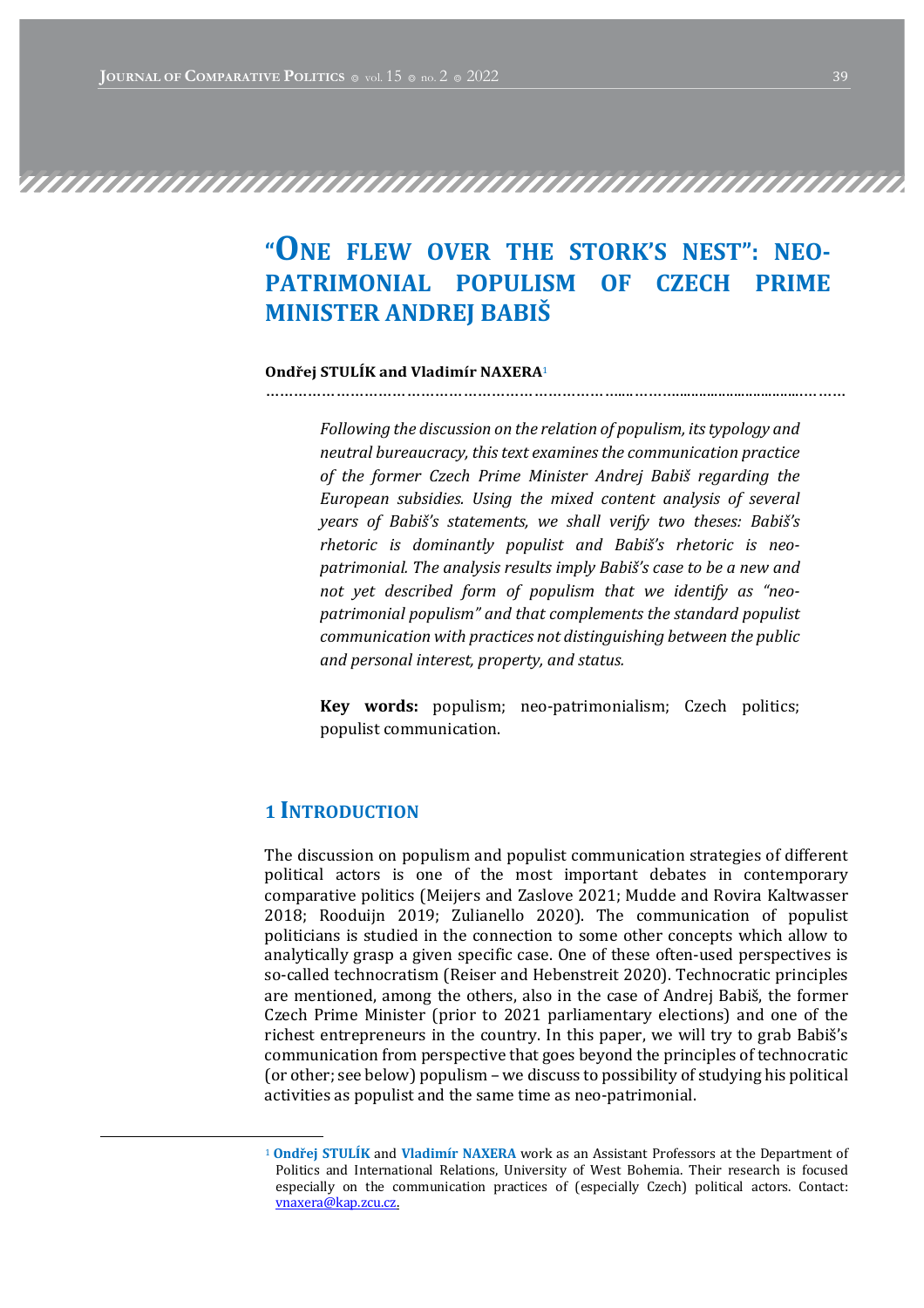As we argue in the text, we believe that Babiš's communication consists of a mixture of traditional populist communication rules (hereinafter also "populist order") and the stylisation of a populist into the role of a ruler-patron (neopatrimonial rhetoric) whose private well-being is also the national well-being, and vice versa  $-$  a phenomenon so far undescribed in the Central European context (see below).<sup>2</sup> There is only one paper dealing with the neo-patrimonial tendencies within the Babiš's communication during unprecedented Covid-19 pandemic crisis (Naxera and Stulík 2021). Contrary to this specific research, we aim to discuss so-called "neo-patrimonial populism" based on the data representing longer period (before the political debate was overruled by the pandemic issues) and using quite different design of algorithm driven computer assist content analysis (with emphasis on its repeatability) enabling to investigate the issue more consistent.

In his person, Andrej Babiš connects the political, economic, and media activities to an extent that probably cannot be observed among other constitutional actors of European democratic regimes. This connection led the European Commission to temporarily suspend the payment of European subsidies to companies owned by Babiš during 2019–2021. Andrej Babiš is described in the scholarly literature as a "centrist" (Hanley and Vachudova 2018), "managerial" (Císař 2017), "technocratic" (Buštíková and Baboš 2021; Buštíková and Guasti 2019; Guasti 2020; Havlík 2019), "centrist technocratic" (Maškarinec 2019) or "valence" populist (Zulianello 2020; Zulianello and Larsen 2021). Occasionally, he is also labelled as "ethnopopulist" (Vachudova 2020). However, as we will show, he also speaks about his running the country in a way that can be described as neopatrimonial and thus not in line with the modern concept of an authority relying on the separation of public finances and private property of the official as well as on the separation of private and public affairs (Weber 2006).

As we argue, the communication of Andrej Babiš correspond to the neopatrimonial way of management since he does not distinguish between his position as PM and entrepreneur (private person). Babiš uses his public position to defend<sup>3</sup> his private economic interest, which is, at least in the context of the Czech Republic, an innovative "state capture" act, and thus denies the ethos of the unbiased bureaucratic apparatus of the modern state not properly described in theory yet. What is mainly innovative about Babiš's rhetoric is that (unlike many politicians in other contexts in which we can talk about state capture) he does not disguise the use of state resources (Baez-Camargo and Ledeneva 2017), but rather legitimizes it with a specific mixture of populist and neo-patrimonial communication practices. In this regard, our text follows a broader discussion on the incompatibility of populism and liberal democracy (e.g., Baggini  $2015$ ; Canovan 1999; Havlík 2019), to which the ethos of the unbiased bureaucratic apparatus of the modern state necessarily belongs.

 $2$  Neo-patrimonialism is rarely associated with populism, and mostly in connection with Latin America (López Maya 2018) or South Europe (Edwards 2005; Tarchi 2015). In connection with post-communist space, neo-patrimonial principles (without the populist element that we add to the new concept) are dealt with primarily in connection to Russia (Becker and Vasileva 2017; White 2018) and other post-Soviet countries (Robinson 2013) or the Balkans (Kopecký and Spirova 2011). In connection with the region of Central Europe, however, this theoretical concept is not used.

 $3$  Both with his political practice and political communication. The latter is the dimension more important for our research.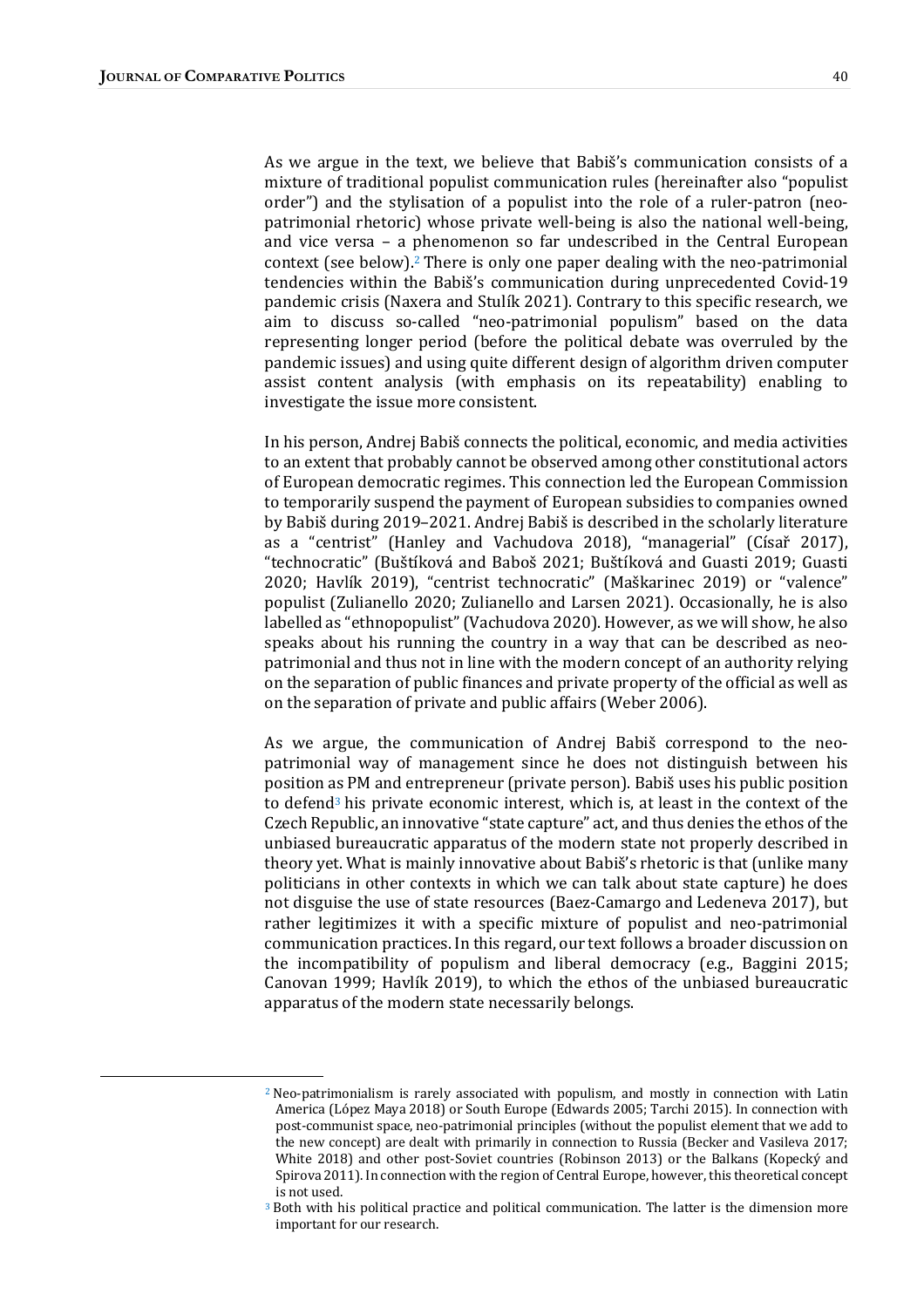Regarding the above-mentioned, we shall verify two theses: 1/ Andrej Babiš's statements concerning the subsidies correspond to the model of statements  $(n;$  $countable)$  of the populist order of communication (for our approach to the populism, see the methodological part) in more than 50 percent of their occurrences compared to his other statements, and therefore, the communication is dominantly populist. Although we have stated that many studies label Babiš as a populist, we consider it necessary to verify this assumption in our text as well. Numerous studies classify Babiš as a populist without performing a rigorous analysis, often based on only a few statements. In addition, other studies (e.g., Naxera 2021) show that Babiš's rhetoric is largely however not dominantly populist. 2/ Andrej Babiš's rhetorical practices are neopatrimonial, even in more than 50 percent of populist statements, and lead to the denial of the ethos of a neutral bureaucratic apparatus with Babiš not distinguishing between public and private interests and simultaneously not distinguishing between his roles as Prime Minister and private person regarding the content of created practices.

The purpose of testing the sustainability of statements that are formulated in the theses is to verify the assumptions they contain, but mainly to identify the original stylisation of this actor and his rhetoric and discuss adding a new phenomenon of a patrimonial legitimization of a ruler-patron of all people to existing theories of populism and populist communication. To fulfil this purpose, we will focus on the research case of the Stork's Nest and the allocation of European subsidies, and we will adhere to some principles of mixed content analysis and grounded theory.

On the contrary, it is not our intention to claim that Babiš's communication cannot be grasped as an example of valence populism (or through other concept of populism often applied to Babiš), we merely believe that adding the dimension of neo-patrimonialism will allow us to understand an important aspect of the examined actor's rhetoric that is not fully comprehensible with the concepts mentioned above. At the same time, we do not intend to create a new type of populism that would be on the same level as centrist/technocratic/valence/ managerial populism. The proposed category of "neo-patrimonial" populism is more of an extension (or sub-type) of the existing concept of valence populism (which is more appropriate than centrist/technocratic/managerial) than a completely new type standing next to valence/left-wing/right-wing populism.

# 2 **NEO-PATRIMONIAL AND POPULIST PRINCIPLES OF BABIS'S** POLITICAL PRACTICE

Babiš's persona and the whole ANO movement established and led (in fact "ruled" and "owned") by Babiš are studied from various perspectives. In addition to the forms of populism mentioned above, numerous papers deal with the internal organization structure, especially with Babiš's position as a political entrepreneur (Brunnerová 2019) or from the perspective of person-based politics (Cabada and Tomšič 2016). At the same time, Babiš's political practice is well documented in the literature, both internally towards his party and externally towards society and the political system, often from the alreadymentioned perspectives of populism (Buštíková and Guasti 2019; Hanley and Vachudova 2018; Naxera and Stulík 2021). For our research, the important aspect is also the similarity of how Babiš controls his party and the way he tries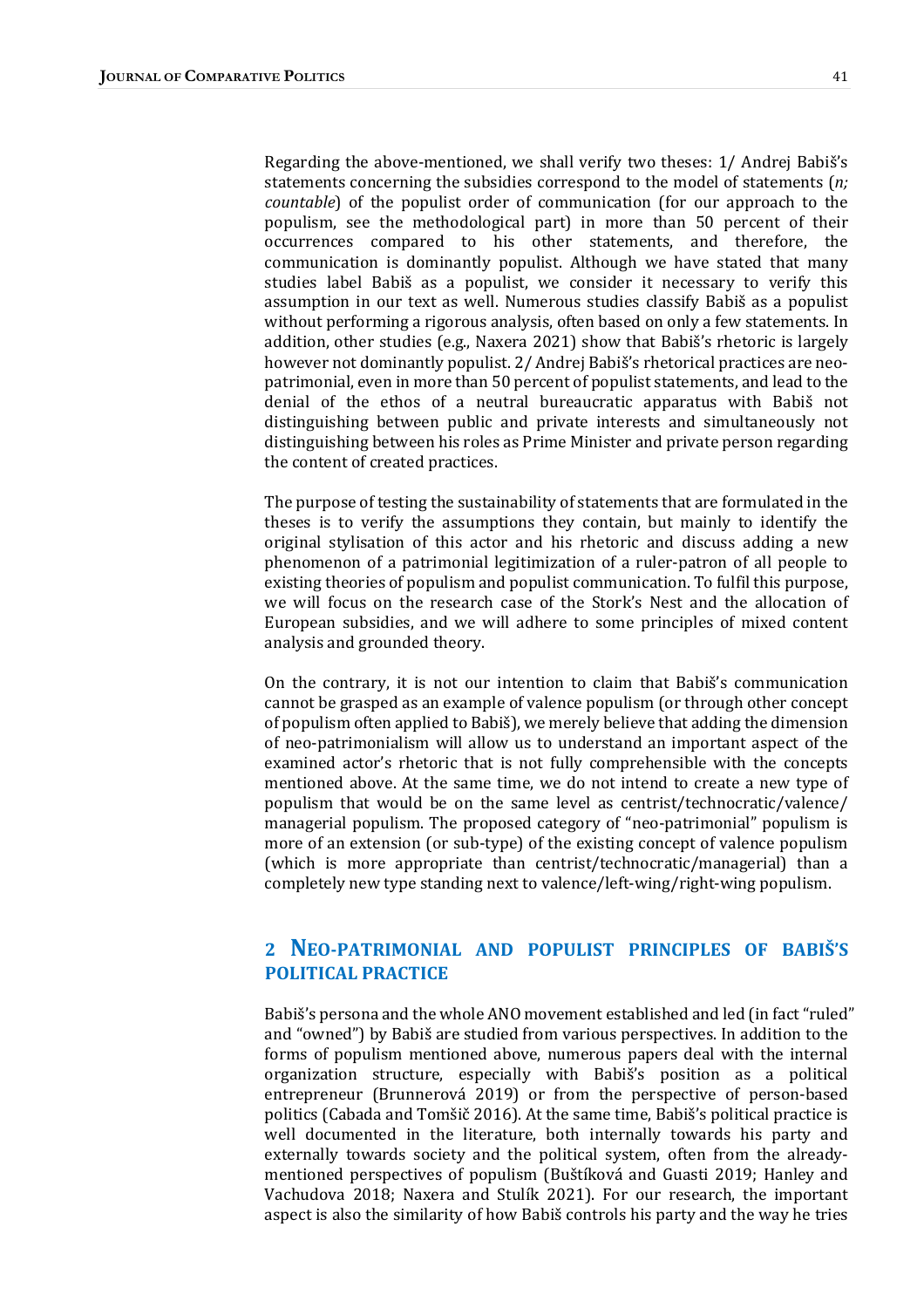to control the whole political system. Although Andrej Babiš has long stylized himself in the role of the ruler-patron of his movement, he has attempted to expand these principles to the whole of society. This stylization as a ruler-patron is further supported with the populist communication strategy.

It is Babiš's (rhetoric) stylization into the position of a "populist ruler-patron" that is our main interest. Although Babiš's political practice is also important for our research, we focus on the stylization, that is, on the investigation of communication practices. We understand neo-patrimonial populism with both its components (populism and neo-patrimonialism) primarily as a specific way of communication. From this perspective, what is determining for us is not "what Babiš does" but "how he speaks about it" and "how he legitimizes it". We consider populism a specific communication strategy (see Aalberg and Vreese 2017; Bonikowski and Gidron 2015; Jagers and Walgrave 2007; Laclau 2005) based on people-centrism and anti-elitism (see the following parts). From the abovementioned forms of populism applied to analyse Andrej Babiš, we consider the concept of valence populism (Zulianello 2020) to be most suitable since it includes a technocratic aspect and aims at non-positional issues such as the fight against corruption, democratic reform, transparency, etc. In this respect, we believe that the concept of valence populism is even more appropriate than centrist populism because "centrist" points out to a specific position or tendency in positional term (Zulianello and Larsen 2021).

Although we do not question the fact that valence populism is applicable to Babiš and his communication, we also believe that it cannot cover one key phenomenon – Babiš's stylization into the role of ruler-patron of the whole society<sup>4</sup> and his behaviour and communication, which in a routine manner exceeds (and de facto fails to understand or acknowledge) the formal rules and procedures of modern bureaucracy in a liberal-democratic establishment. It is therefore our assumption that the optimal concept is neo-patrimonialism.

We interpret neo-patrimonial rhetoric as rhetoric which reflects the principles of neo-patrimonialism, which is a model of government based on undefined borders between an office and the person who holds it under a regime in which modern bureaucratic institutions do not formally exist (Bach 2011, 276–277). However, modern institutions and formal rules coexist with governing based on personal relationships and the personal authority of the holder of office (Charrad and Adams 2011), who sees the state as his patrimonium, i.e., as his property and in many cases handles it as such (Hanson 2011). In Babiš's case, the principle of utilizing the state (formal institutions) to defend and reproduce personal wealth is evident (see below), as well as a routine violation of standard procedures and norms of rule of law and political acts based on the personal power (see Naxera and Stulík 2021). At the same time, it must be said that Babiš's political practice inevitably differs from other examples of neo-patrimonialism that are known, for example, from Africa or post-Soviet space. It is evident that the legal framework

<sup>&</sup>lt;sup>4</sup> This could be observed for example during the 2018 local elections campaign – the main message on billboards in all cities was that the candidate for mayor has Andrej Babiš's telephone number. This logic can be understood as neo-patrimonial  $-$  if the local government wants to achieve something, there is no need to take the burden of formal procedures, simply contact the Prime Minister, who will "just arrange it" (which is one of the ANO election slogans). The relations between the mayor and the Prime Minister shall thus work on an exemplary patron-client principle, in other words, based on a reciprocally advantageous (albeit asymmetrical) relationship. Babiš regularly uses the "I will just arrange it" rhetoric even in relation to the citizens – personal intervention of the Prime Minister therefore replaces formal procedures allowing the Prime Minister to act as a patron for all members of society.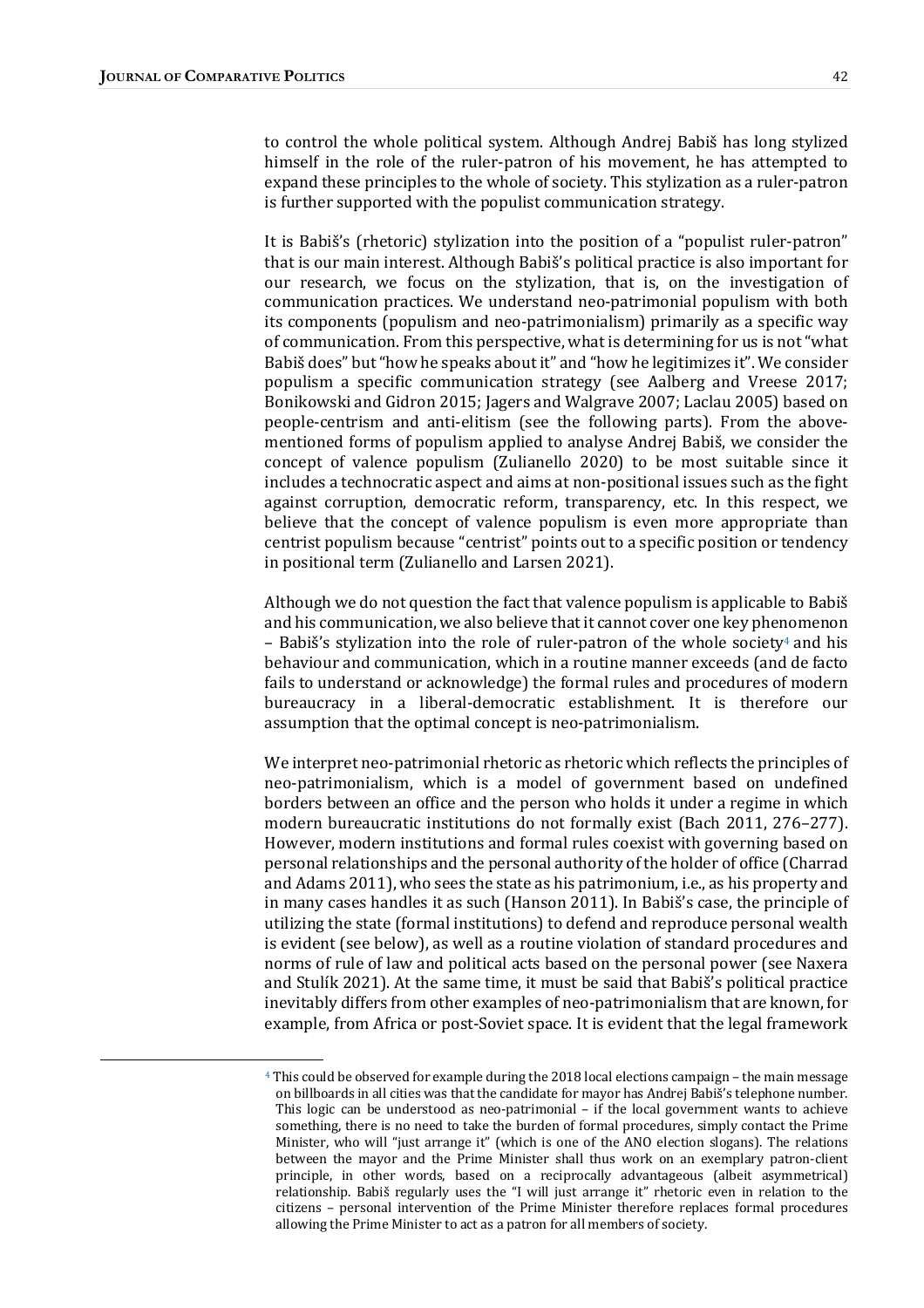for the functioning of an EU member state limits the actions of a political representative, however, the principle de facto remains. We will return to the examples of non-distinction between public and private status (in terms of political practice and, especially, in terms of communication) in the following sections.

Based on our approach, we will return to the blending of the concepts of populism and neo-patrimonialism into the form of "neo-patrimonial populism" and its specifics compared to the "ordinary" valence populism in the final section as part of the discussion on the results of our research.

## 3 **BABIŠ'S BUSINESS: A PROBLEM?**

Regarding the political engagement of Andrej Babiš, it is impossible not to mention his economic activities, which are strongly linked to the political ones, and their defence largely determines the form of the policy pursued. This link can be observed on several levels  $-$  the first is the personal connection of Babiš's business with institutions under his influence. The second way of linking politics and business is the direct use of state institutions  $-$  already in the period when Babiš was the Minister of Finance  $(2013–2017)$ , for example, he began to use subordinate institutions to bully his economic competition (Hanley and Vachudova 2018, 287–288). At the beginning of 2020, government documents and documents associated with Agrofert also showed that government officials were instructed to evaluate the business offers Agrofert was receiving. These practices demonstrate not only the connection of politics and business, but directly the use of state institutions as a service to private business, or in fact, the absence of distinction between public and private. But once again, we must remember that while this political practice is important as a context of our analysis, our research focuses exclusively on communication practices in which we uncover populist and neo-patrimonial principles.

The most visible problem is associated with using state or European subsidies, subventions, tax reliefs, etc. The volume of public money that Agrofert and its components received in this way increased significantly after 2013, when Babiš became the Minister of Finance.<sup>5</sup> However, simultaneously building Babiš's economic empire and pursuing political activities is not free of problems, it is often on the edge of the law and trying to circumvent legal restrictions. This mainly concerns the case of the Stork's Nest – the research subject of our case study.

Stork's Nest is a farm containing a hotel and a restaurant, which operates as a company within the Agrofert group. Current criminal prosecution of Andrej Babiš is associated with this very company  $-$  according to the law enforcement authorities, Stork's Nest was purposefully removed from the Agrofert group in 2007 to reach European subsidies for small and medium-sized enterprises in 2008 in the amount of 50 million crowns (to which it was not entitled as part of a large corporate group). At that time, the company was registered under anonymous owners (later, they turned out to be the members of Babiš's family),

 $5$  The annual reports of the group itself show, for example, that while in 2012, before Babiš's entry into politics, Agrofert's subsidies amounted to less than one billion crowns, in 2017, after four years at the Ministry of Finance, it was almost two billion. According to rankings compiled by the Forbes magazine, the wealth of Andrej Babiš in 2013, when he entered politics, amounted to 48 billion crowns. In 2017, however, already 95 billion.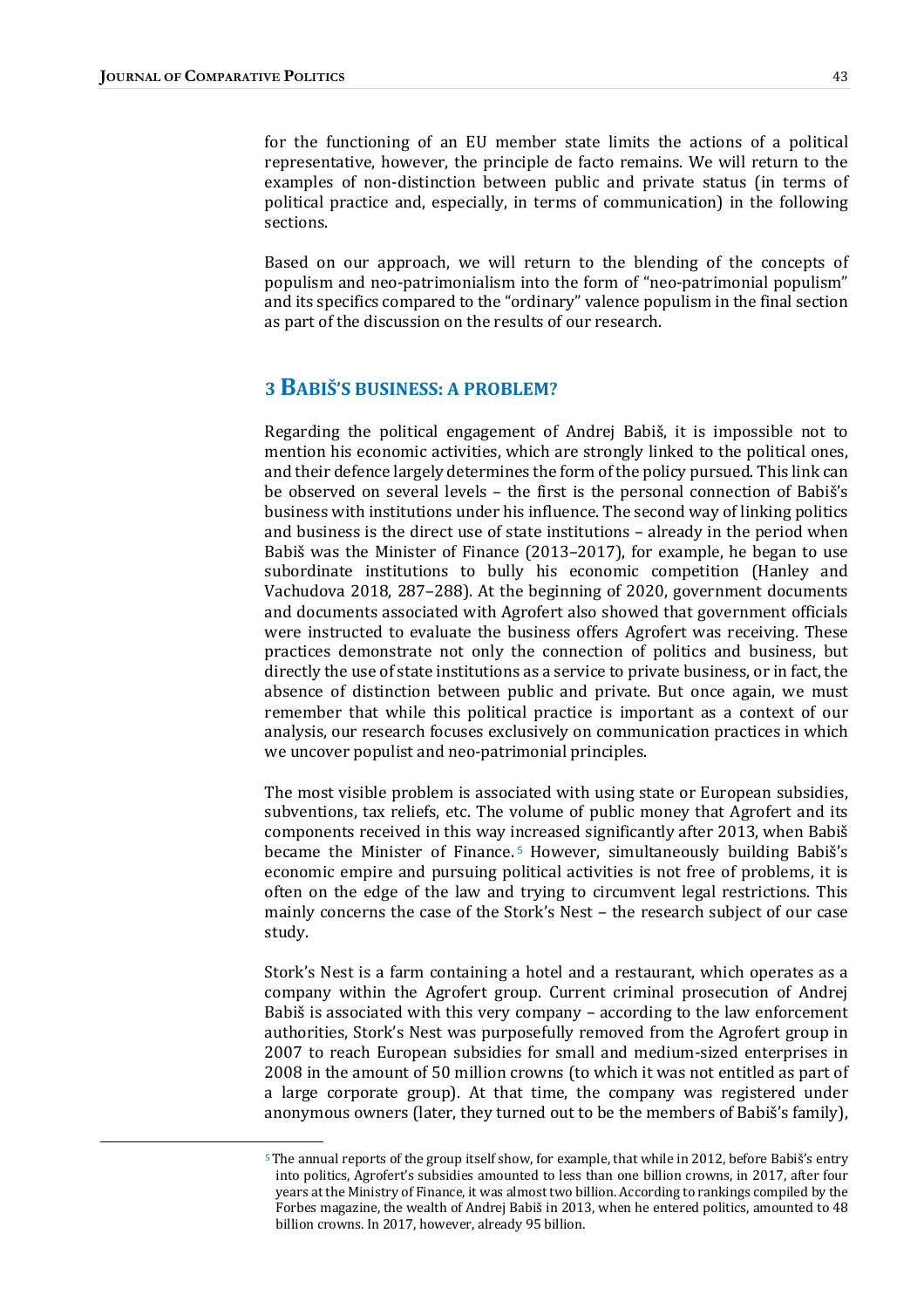but according to the lawsuit, Babiš never ceased to effectively control the company. Shortly before the 2017 elections, the police asked the Chamber of Deputies of the Parliament of the Czech Republic to extradite Andrej Babiš for criminal prosecution. The elections took place shortly after and Andrej Babiš was re-elected, gaining a new parliamentary immunity; as a result, the law enforcement authorities made a second request for the extradition before the end of 2017. At present (January 2022) the prosecution is still ongoing.

Although the Stork's Nest case is a visible public issue, it is part of a wider problem associated with using subsidies in general. In 2017, the Act on Conflict of Interest was amended, with one of its sections stating that companies at least 25 percent owned by a member of the government may not apply for public subsidies, incentives, etc. For this reason, Andrej Babiš transferred Agrofert in a trust fund, and *de iure*, ceased to be its owner. However, according to the findings of the European Commission from 2019, Andrej Babiš did not cease to be the recipient of the final benefits resulting from the fund being active, thus remaining the de facto owner.<sup>6</sup> The European Commission therefore decided to suspend the provision of EU subsidies to all companies associated in this corporate group until the matter was investigated, with retroactive effect. The decision of the European Commission is also related to the finding of the Czech Constitutional Court, which at the beginning of 2020 responded to the initiative submitted by a group of deputies of Babiš's ANO movement and President Miloš Zeman, who is one of Babiš's allies – they challenged the Act on Conflict of Interest arguing that it restricts Babiš's property rights. In its judgment, the Constitutional Court clearly defines how to understand the controlling person of the company, and in its conclusion, it supports the audit of the European Commission.

Nevertheless, the Czech institutions did not stop granting subsidies to companies associated in Agrofert (although it was not certain whether they would be reimbursed by the European Commission), and at the beginning of February 2020, the Babiš-led government decided to sue the European Commission for suspending the payments. Here we find another example of patrimonial behaviour – the whole government becomes a tool for defending the business interests of their Prime Minister. During February, the situation was immediately investigated by a commission composed of members of the European Parliament, which also included two Czech MEPs, whom Babiš described as traitors fighting Czech interests and the Czech government. Even in this case, we find the demonstration of neo-patrimonial rhetoric – the interest of a private company is declared to be the interest of the state. In their final report issued at the end of April 2020, the commission composed of MEPs declares that the EC should not reimburse Agrofert until the possible conflict of interest is investigated, and at the same time investigate whether Agrofert is not reimbursed by the Czech government. Based on the report of the committee of inquiry, the responsible committee of the European Parliament adopted a resolution in early May 2020, according to which the European Commission should immediately and completely stop paying all subsidies to Agrofert and other companies associated with the Prime Minister, who is currently the largest Czech recipient of EU subsidies. In their report from November 2020, the EC continues to insist on stopping the subsidies in Andrej Babiš's trust funds due to conflicts of interest. This was confirmed by the EC's final report of 2021.

 $6$ There are different ways, in which Andrej Babiš comments on this matter. For example, at one of the meetings of the Chamber of Deputies at the beginning of 2020, he restated several times that he did not own Agrofert, but also stated several times that he himself employed 35,000 people.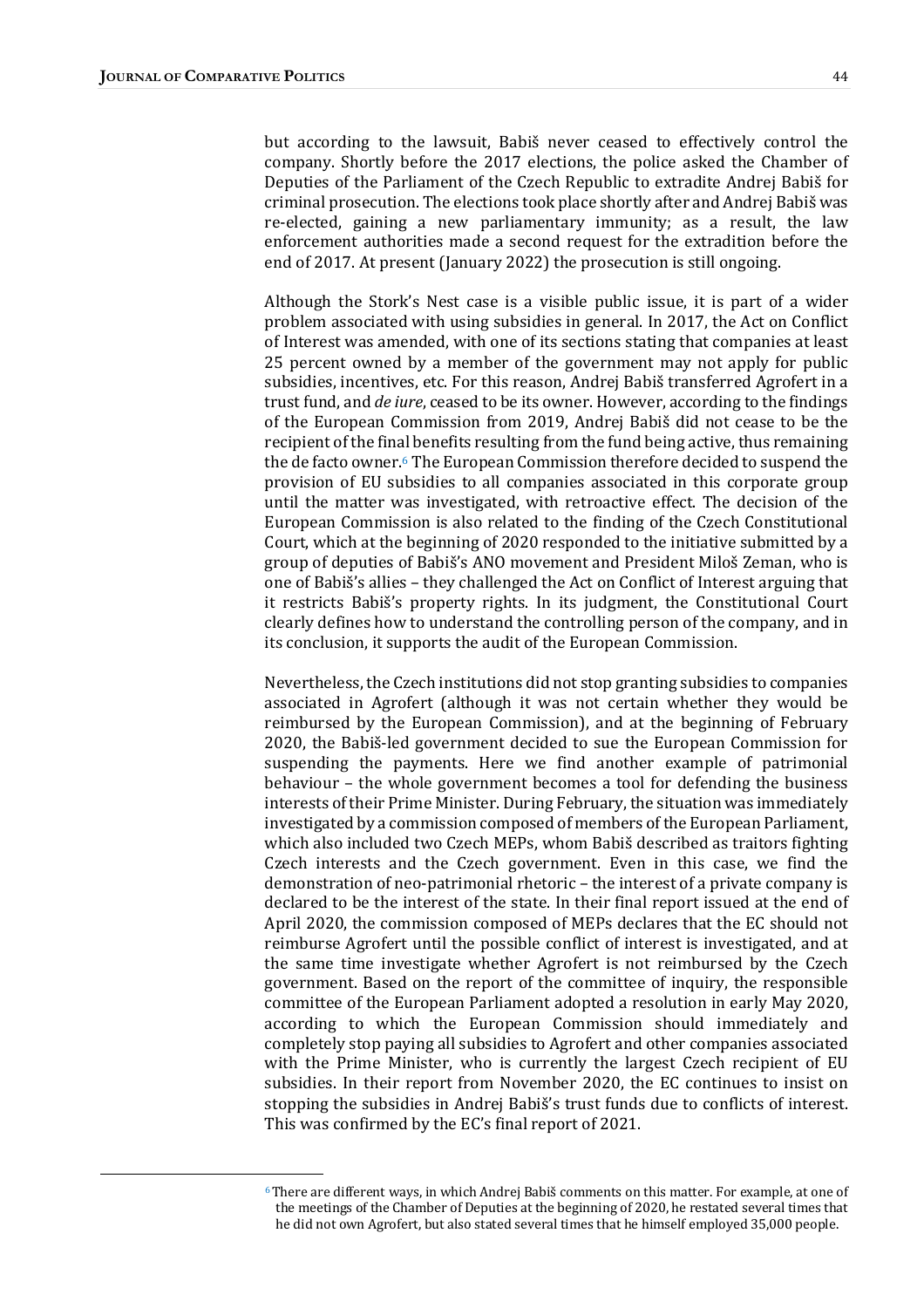Babiš's communication strategy is populist and neo-patrimonial (see the analysis below). In terms of his statements, it is necessary, among other things, to check whether he uses the rhetoric in such a way as to publicly normalize this state and thus shift the liberal democracy towards the populist neo-patrimonial democracy. For the analysis, we chose not only the most visible case of the Stork's Nest, which has been publicly discussed for quite some time. The visibility and media appeal of the Stork's Nest case is enhanced by police investigation. At the same time, however, it is not an isolated act – the Stork's Nest is an example of repetitive patterns. As this is the most watched case, Andrej Babiš actively comments on it at various levels (see the data description below). On the other hand, we must admit that this event, i.e., the granting of subsidy, preceded Andrej Babiš becoming the Prime Minister. It might therefore seem that Babiš as the Prime Minister "only" defends from his position the act he made as an entrepreneur before entering politics. According to our assumption, however, Babiš's communication transcends this dimension, and in his statements the Prime Minister blurs the line between a politician and a businessman. To verify our assumptions unquestionably, we decided not to limit the analysis to statements related to the Stork's Nest – we extended our scope to the whole problem that the Stork's Nest symbolizes, that is to European subsidies as such. These subsidies were being granted to Babiš's companies even during his premiership. For this reason, it is impossible to speak of a current politician "merely" defending his previous business steps. The decision to link a more general issue to a specific case is also convenient for the analysis  $-$  subject of our interest defined in such a way provides enough data and the possibility of thematically narrowing the analysis. This case enables to combine the examined context of populism and/or neopatrimonialism with specific arguments regarding this issue.

# **4 METHODOLOGY AND QUANTITATIVE DATA CREATION**

#### 4.1. Input data

The input data, from which we subsequently created the empirical corpus, have two components. These are 1/ the official stenographic records of meetings of the Chamber of Deputies of the Parliament of the Czech Republic, and  $2/$  the official presentation of Andrej Babiš on social networks, specifically on Facebook. The stenographic records cover all meetings of the Chamber of Deputies of the Parliament of the Czech Republic from the first meeting after the 2017 elections to the end of 2019. A total of 39 meetings took place in the monitored period and the total length of the stenographic records is  $7,014,332$  words. The scope of the input data was reduced by the fact that we continued with focusing only on the parts containing the speeches of Andrej Babiš. The input data from the stenographic records are thus formed by 174,171 words. Andrej Babiš's presentation on Facebook is examined from October 2017, when the Chamber of Deputies elections took place, to the end of 2019 (the "standard political period" before pandemic). The input data from Facebook contain all statuses with a total length of 170,243 words.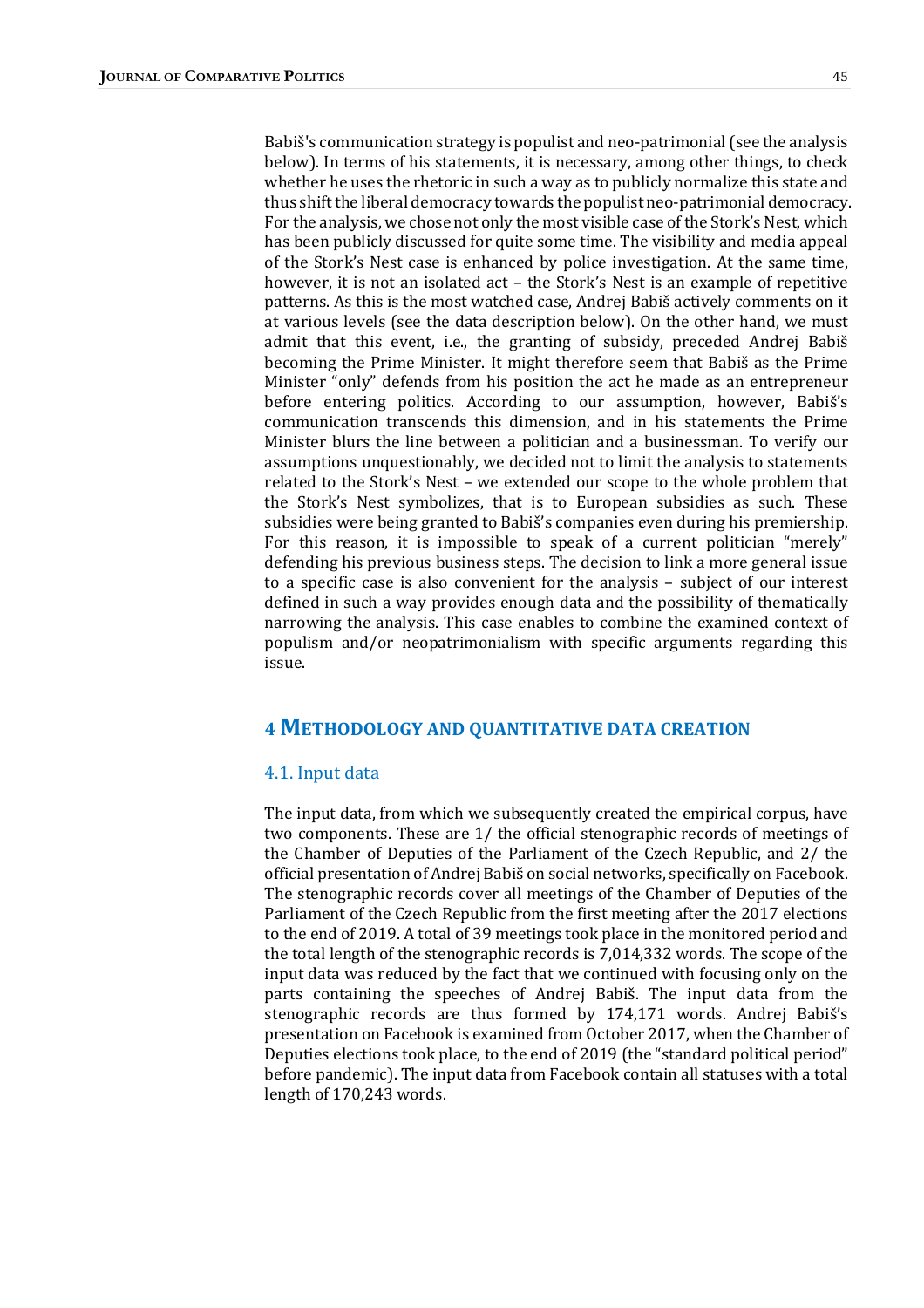## 4.2. Preparation of empirical corpus and identification of data relationships

Babiš's communication is given by the populist order and stylisation into the role of a ruler-patron. To confirm or rebut the assumption, it is necessary to build on methods and procedures that respect the linguistic order of the communication strategy and use the principles of mixed content analysis. The following description of the methodology is based on the just-mentioned first point,  $(1)$ determining the order of the populist communication strategy by means of defining characteristic populist statements. The order of the populist communication strategy consists of interconnected meanings of triplets: (a) the people are good (innocent, pure, etc.) (b) the elite (or "the others") are bad,  $(c)$ Andrej Babiš is the speaker/part of the people. Triplets must comply with all three indicated contents of populist strategy to be labelled as populist statements. Statements that lack one of the contents of populist strategy were not labelled as populist and were not included in the count. An example of a populist statement is: "Well, those who were responsible in 2011 for our country having to return 34.5 BILLION to the European Union for misused subsidies, and they took all this money from taxpayers, from all of us." The triplet which outlines the context of the quoted sentence is: elites (responsible; *subject*) caused financial loss (*object*) – to whom; it also applies here that Babiš is presented as a part of the people thanks to the use of "our"). Such populist order corresponds to the primary theoretical framework of contemporary populism as a communication strategy, on which we are building and to whose theoretical tradition we adhere (see above).

The next step is  $(2)$  determining the keywords whose occurrence will be recorded by text's machine reading (see the search algorithm below; machine reading was performed using the MaxQda software). The choice of keywords depends on the topic of the research. In this regard, the key words are subsidies (in the sense of using the EU subsidies); Europe (in the sense of the EU and its political elites); (Stork's) nest; enterprise (meaning the Agrofert company); Andrej Babiš (in the position of Prime Minister  $-$  a politician, but also a private person and entrepreneur); (conflict of) interests (of Andrej Babiš as Prime Minister and entrepreneur). In line with the specified research subject, the following collocations were found (in approximately five sentences): (a) Europe – subsidies, and (b) Prime Minister/entrepreneur – (conflict of) interests. Both collocations were created axially according to the pattern of the actor – acting – towards what/whom. Using the structure of such a triplet allows capturing the subsequent meaning that results from the specific occurrence in the context (see Aslanidis 2018; Popping 2018; Stulík 2019).

The first collocation was created according to the logic of Europe (see above) providing subsidies to actors. The actor (recipient of the subsidy) was not specified for searching for collocations due to the need to ex post analyse Andrej Babiš's attitude to subsidies in general regardless of their recipient (and thus to determine whether he is primarily populist or non-populist when referring to European subsidies). The second collocation of Prime Minister/entrepreneur – (conflict of) interests was created based on the actor's self-presentation (Prime Minister/entrepreneur Andrej Babiš) who is/is not in conflict of interests (with respect to his position as Prime Minister and entrepreneur in the context of EU subsidies). This second collocation is semantically connected to the first, and to cover all the necessary meanings, we also included the isolated occurrences of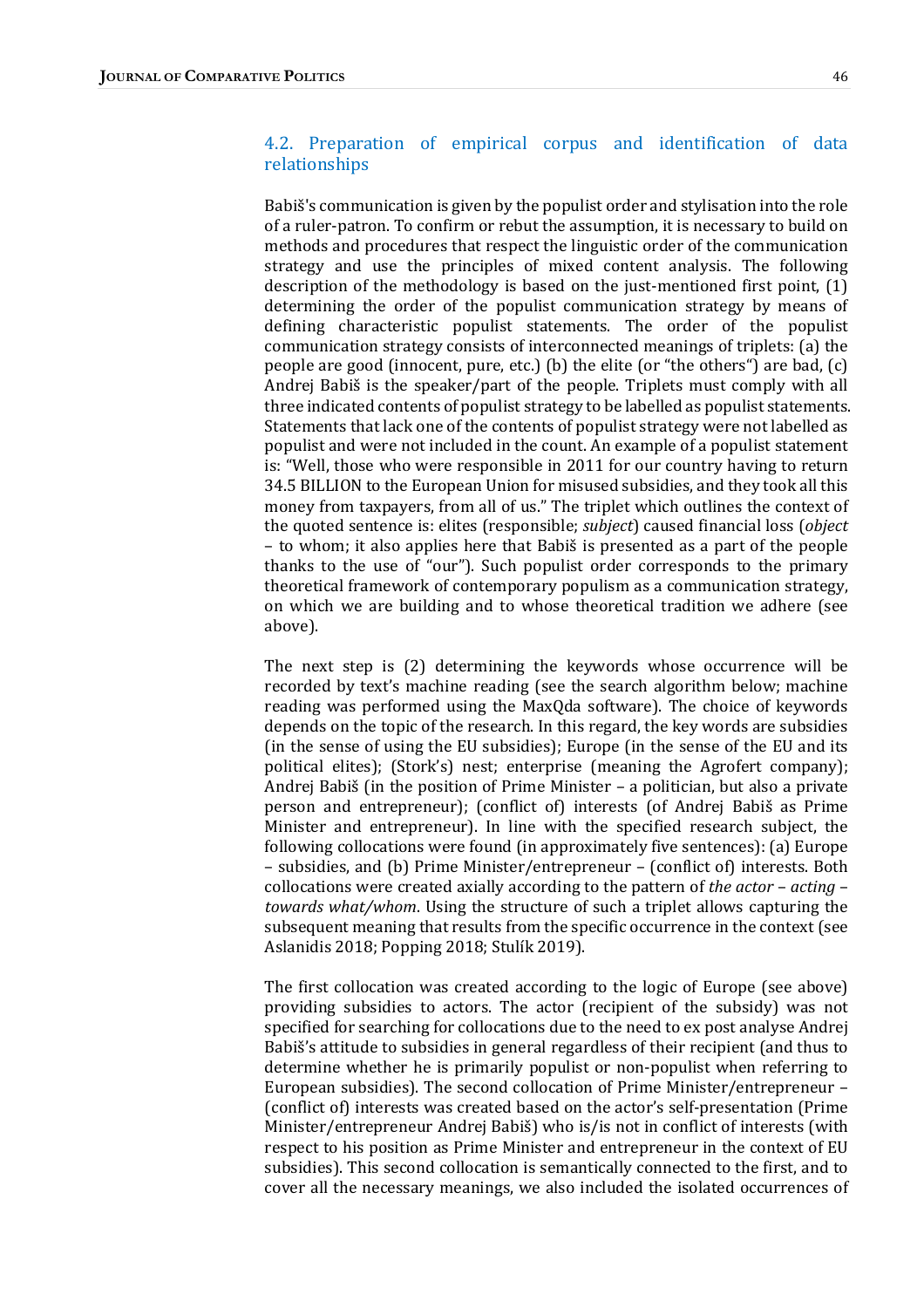the lemma "nest" to the occurrences of the collocations. An overview of the algorithms can be seen in Table 1.

TABLE 1: OVERVIEW OF ALGORITHMS FOR MECHANICAL READING OF DATA BY KEYWORDS, BASED ON AUTHORS' OWN ANALYSIS

| <b>Collocation and lemma</b>                               | Algorithm<br><"Evropa" (Europe) OR "Unie" (Union) OR "Brusel" (Brussels) OR "EU"<br>AND "dotace" (subsidies) OR "čerpat" (a word meaning "to use<br>(subsidies)", but only in this specific context) AND NOT "dotaz" (query,<br>question, inquiry)> |  |  |  |
|------------------------------------------------------------|-----------------------------------------------------------------------------------------------------------------------------------------------------------------------------------------------------------------------------------------------------|--|--|--|
| Europe - subsidies                                         |                                                                                                                                                                                                                                                     |  |  |  |
| Prime<br>Minister/entrepreneur-<br>(conflict of) interests | <"Premiér"; "předseda" (Prime Minister) OR "podnik"<br>(enterprise/business/company) OR "Agrofert" AND "zájem" (interest)>                                                                                                                          |  |  |  |
| (Stork's) nest                                             | $\langle$ "hnízdo" (nest)                                                                                                                                                                                                                           |  |  |  |

The third step of the procedure, which shall bring analytical results, is  $(3)$ determining the content of the context in which keywords appear, also considering the content of five sentences before and after the sentence with collocations according to the algorithm (or lemma "nest") in the input data. The result of the third step is the division of contexts into the "populist" and "nonpopulist"7 sets. Contexts unrelated to the research subject were removed from the empirical corpus, and within the non-excluded contexts, we counted the occurrences of the code in the required context of five sentences before and after the occurrence (other codes within the text defined like this were deleted). An overview of the number of occurrences can be seen in Table 2.

#### TABLE 2: TOTAL NUMBER OF OCCURRENCES WITHIN THE "POPULIST" AND "NON-POPULIST" SET, BASED ON AUTHORS' OWN ANALYSIS

| Populist $(N_p)$          | $N_p = 85 \Sigma$               |  |  |
|---------------------------|---------------------------------|--|--|
| Non-populist $(N_{np})^8$ | $N_{np} = 22 \Sigma$            |  |  |
| $N_p/N_{np}$              | $N(108) = N_{np}(22) < N_p(85)$ |  |  |

This quantification allows to claim that Andrej Babiš uses populist communication in relation to the subsidies and the Stork's Nest, since the nonpopulist statements in Andrej Babiš's communication make up only about 24 percent of all statements included. The above-defined thesis that "the statements of Andrej Babiš  $(N_{AB})$  correspond to the populist order of communication  $(N_p)$  in more than 50 percent<sup>8</sup> of their occurrences compared to his other statements  $(\Sigma)$  $N_{np}$ )" was confirmed  $(N_{AB} = \Sigma N_p > \Sigma N_{np})$ .

<sup>7</sup> Other meanings that do not correspond to the order but include Andrej Babiš as the actor as well as at least "the elite" or "the people", or where applicable, also "the people" together with "the elite" including equivalent triplet subjects.

<sup>&</sup>lt;sup>8</sup> There are two reasons for the 50 percent limit:  $1/a$  percentage lower than 50 percent can confirm the contextual validity of the premise only if the median between the reference points can be determined. In our case, such reference points would be "no neo-patrimonialism" and "complete neo-patrimonialism". The median cannot be determined because data on the measurement of neo-patrimonialism are not available, which is logical since we are still in the process of creating the framework for its measurement (through identification);  $2/50$  percent and more is the absolute limit regardless of the median.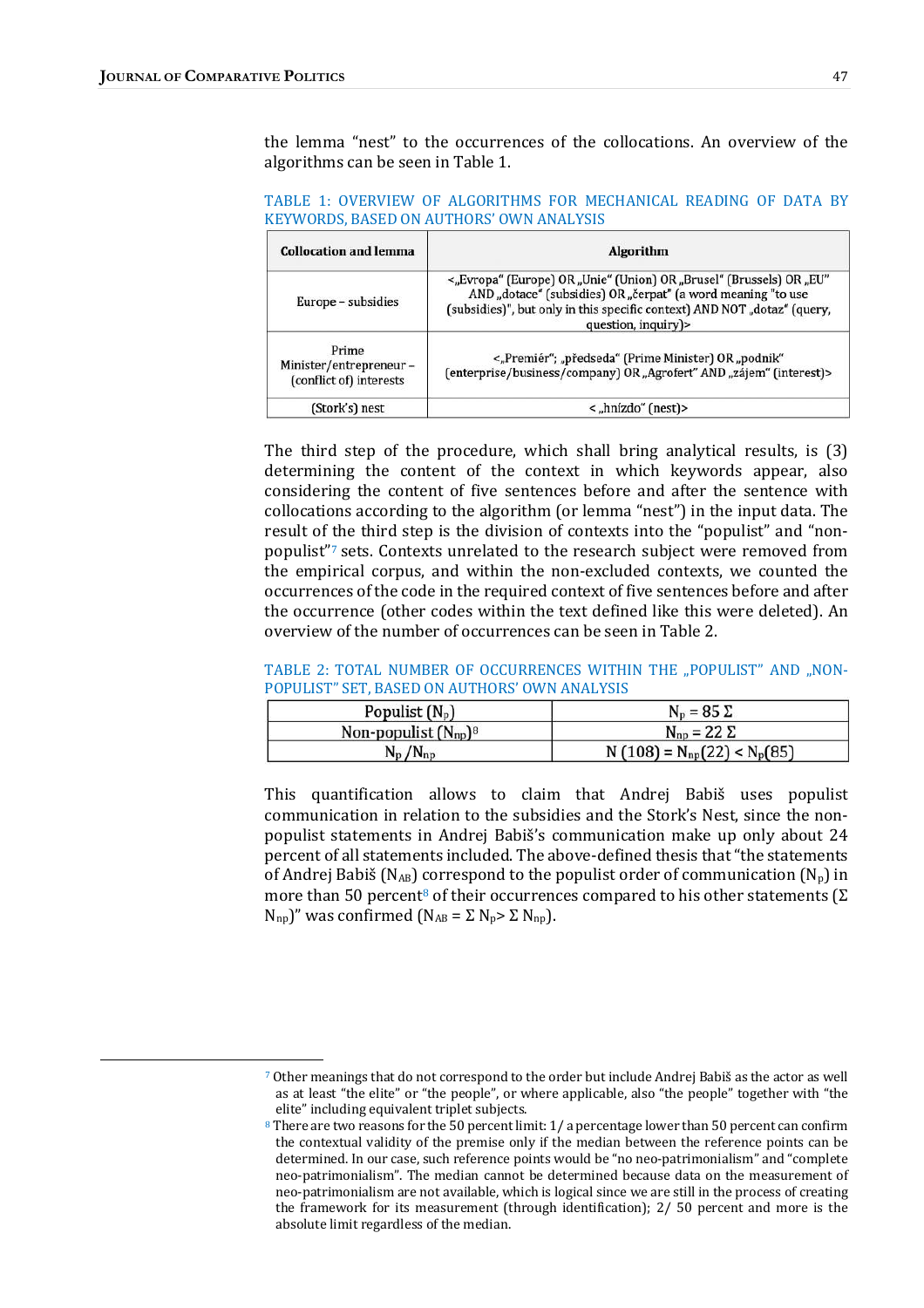# 5 DESIGNING QUALITATIVE CODES - INTERCONNECTED CONTEXT OF POPULISM AND NEO-PATRIMONIALISM

After the quantitative analysis, we evaluated the above-identified contexts qualitatively and recorded their form determined according to the context (see Table 3). When evaluating the context and categorizing, we respected the following framework: 1/ codes were now created only from the "populist" data set; 2/ content of Babiš's communication strategy (simplified into triplets according to the context, see above);  $3/$  position of the Babiš towards the context.

We take this context as data, and sentences as data units. We simplified the context of all sentences into triplets (see above): Babiš is the speaker who creates the context where he presents himself as either the Prime Minister, or an entrepreneur (private person). Whether he speaks from the position of the Prime Minister or businessman is evident from the context of the whole paragraph (in approximately five sentences; see also above) where he speaks of himself and styles himself into the role of either the  $PM^9$ , or an entrepreneur. <sup>10</sup> However, we must note that the boundaries between the two categories are not completely strict (which is not essential for the qualitative evaluation and interpretation of the key content of created practices; see below).

The contexts recorded in the table indicate some initial conclusions related to thesis no. 2. Evidently, based on Babiš's rhetoric, there is no distinction between the position of two different speakers that, in a normally functioning bureaucracy, should be distinguished  $-$  i.e., the position of Babiš as the Prime Minister, and Babiš as an entrepreneur (or more generally, a private person). Although it is possible to distinguish and quantify when Babiš speaks of himself more as the Prime Minister and as an entrepreneur, regarding the content of created practices, this difference is not significant (we would like to clearly emphasize that).

 $9$  Example: "Lex Babiš. This is the big guns. They thought that if they tampered with the company that I have been building for over 21 years, I would leave politics. Well, I surprised them. I gave priority to the interests of the people who elected me and put their trust in me. I gave up the company. I followed the Act written against me by traditional, democratic parties. Although renowned lawyers have declared it unconstitutional and against the European law. It has taken almost 3 years for the Constitutional Court to decide what it actually is. Both the President and some of the deputies filed a lawsuit against this Act. But I still obeyed, I gave up the company. So, if I come to the Agrofert general meeting now, they will throw me out the door. I simply have no influence on the company." Interpretation of the inclusion of this statement in "AB = Prime Minister": Babiš first speaks of himself as an entrepreneur who built the company and at the same time entered politics when he owned it. He was put in the position of choosing between his business and political office. He has chosen a political position and continues to talk about himself only as a politician who has no influence on his company (i.e., the conflict of interest does not exist).

<sup>&</sup>lt;sup>10</sup> Example: "It is absolutely unbelievable that in 2006 I started setting up a subsidy fraud in relation to subsidies, when no one knew anything about the operational programme in question. The operational programme was announced on December 20th, 2007, and the police claim that I set up something already in 2006 because I probably knew that there would be a programme. Incredible nonsense." Interpretation of the inclusion of this statement in " $AB =$  entrepreneur": Babiš describes his role in the above-mentioned accusation from the time he was an entrepreneur and as a private person he is currently commenting on his business activities. In addition, he questions the work of the police in terms of condemning all the elites that oppose him as an entrepreneur when they cannot defeat him politically.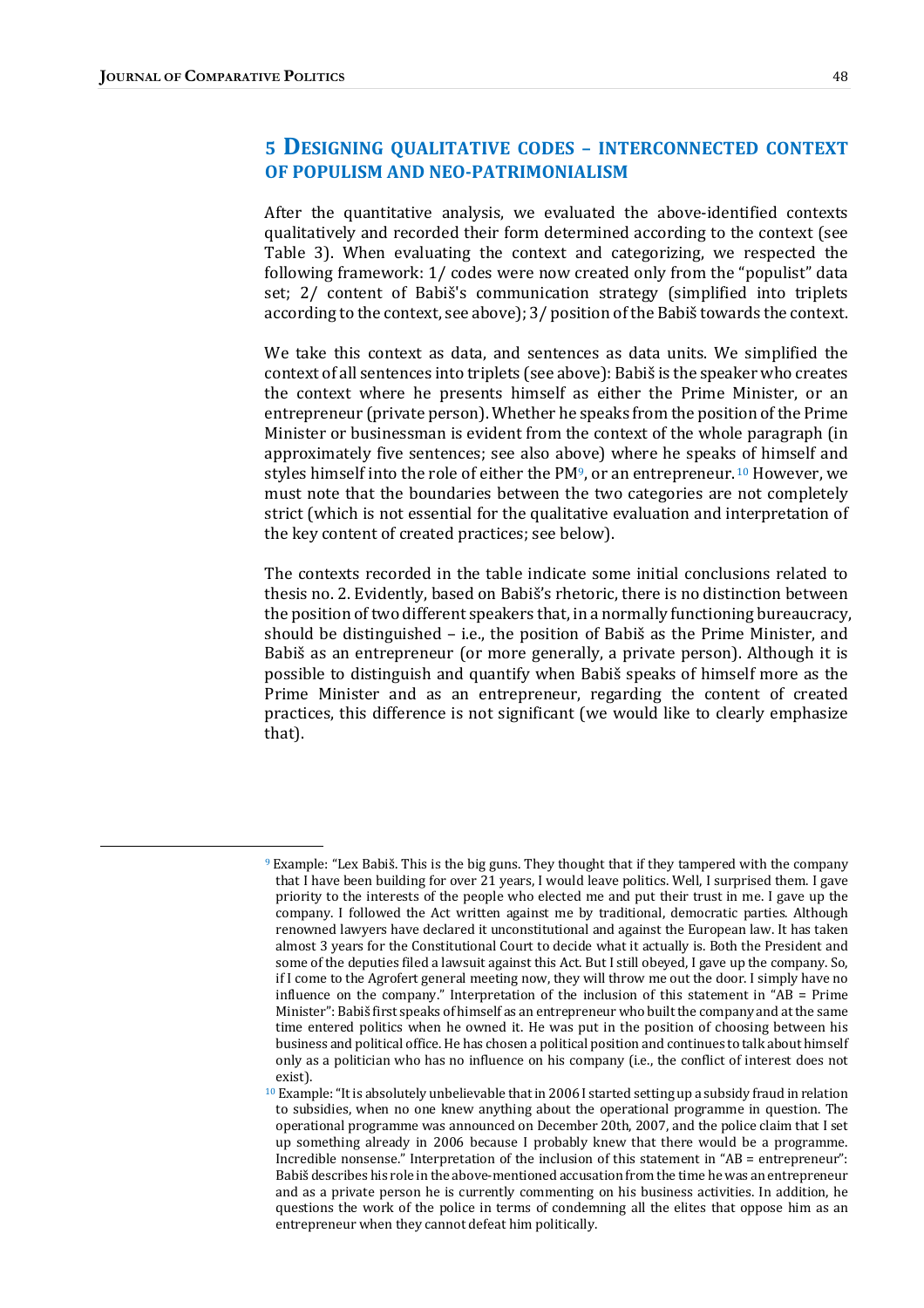| Position of the actor towards the context (ad. 3)                                                                              | Content of created practices (ad. 2)                                                                                                                                                                                                                                                                                                                                                                                                                                                                                                              |  |  |
|--------------------------------------------------------------------------------------------------------------------------------|---------------------------------------------------------------------------------------------------------------------------------------------------------------------------------------------------------------------------------------------------------------------------------------------------------------------------------------------------------------------------------------------------------------------------------------------------------------------------------------------------------------------------------------------------|--|--|
| AB = Prime Minister (populist Andrej Babiš<br>acting as PM; ppm)<br>$N_{\text{ppm}} = 38 \Sigma$                               | - elites are either Czech or those of the EU - the Czechs<br>(meaning Czech elites) are informers (and Czech<br>journalists are activists), and Czech elites exploit the<br>subsidies and the system; the EU elites (OLAF and<br>actors connected with the audit) are amateurs and/or<br>attack the Czech Republic (and the Prime Minister), we<br>are being dictated by the EU elites<br>= the Stork's Nest is a campaign, but no one is<br>concerned anymore, the conflict of interest does not<br>exist and the subsidies will not be returned |  |  |
| AB = entrepreneur (populist Andrej Babiš acting<br>as a private person and/or entrepreneur; pe)<br>$N_{\text{pe}} = 47 \Sigma$ | - the authorities (OLAF and the Czech Police) do not<br>work adequately<br>- political elites lead the "Stork's Nest" campaign and<br>exploit the subsidies and the system<br>= the Stork's Nest and the subsidies are a pseudo-<br>problem                                                                                                                                                                                                                                                                                                       |  |  |
| Populist triplets in sum (for cross-checking<br>data): $85 = N_{\text{ppm}}(38) + N_{\text{pe}}(47)$                           |                                                                                                                                                                                                                                                                                                                                                                                                                                                                                                                                                   |  |  |

#### TABLE 3: SCHEME OF RECORDED CONTEXTS, BASED ON AUTHORS' OWN ANALYSIS WITH TRIPLETS' COUNT

The narrative structure of both contexts can be interpreted (except for some deviations, which we will describe below) within a similar line. Since we are building on the analysis of the "populist" data set, the statements and the context of the analysed sentences contain all the necessary components of the populist order, which we can now specify when interpreting the content of statements. We shall add that we also verified the statements from the "non-populist" data set, and it is noteworthy that this set did not contain any context that could be associated with neo-patrimonial practices. This fact speaks for the connection between populist and neo-patrimonial rhetoric (see below).

Regarding the positions of "both" speakers (Prime Minister and entrepreneur/private person), the topic of the Stork's Nest and the subsidies is downplayed (in the sense that "Stork's Nest is a pseudo-case", "Stork's Nest is a campaign against me", "Stork's Nest is a topic not interesting anyone"), claiming that they are "purposefully" used against Andrej Babiš by variously defined "bad elite" (representatives of "traditional" political parties, EU representatives) and actors who are helping them in this matter (OLAF, Czech journalists, Czech Police). Babiš presents his business as exemplary legal ("The Czech Republic will definitely not need to return any subsidies.") and his political activities as anticorruption motivated and directed against the representatives of "traditional" parties who "were involved when billions were stolen here, banks, insurance companies, and funds stripped of assets." He presents himself as the protector of the good people from the bad political elite ("We are truly an anti-corruption movement."). At the same time, he presents himself as an actor whose actions directly help people – both political and economic actions – Babiš's profits are reflected in the profits of the whole  $($ "I employ 35 thousand people", "I pay big taxes to public budgets", "I save bankrupting companies").

In sum, combining the position of a politician and entrepreneur is not problematic for  $him - if an individual succeeds, even in the office of Prime Minister, it is$ beneficial to the whole. Moreover, he rhetorically *defends* and *legitimize* his private business interest as a public interest ("attack against the Czech Republic"). This is an exemplary neo-patrimonial rhetorical practice (also evident from a series of statements, such as "Czechs inform on the Czechs in Brussels.", etc.). Drawing the attention to the potentially illegal activities of the Prime Minister and entrepreneur Babiš (a specific individual) is thus presented as "betraying the whole"  $-$  in line with the neo-patrimonial logic, the private interest is thus raised to the level of the public interest. These "traitors" (representatives of the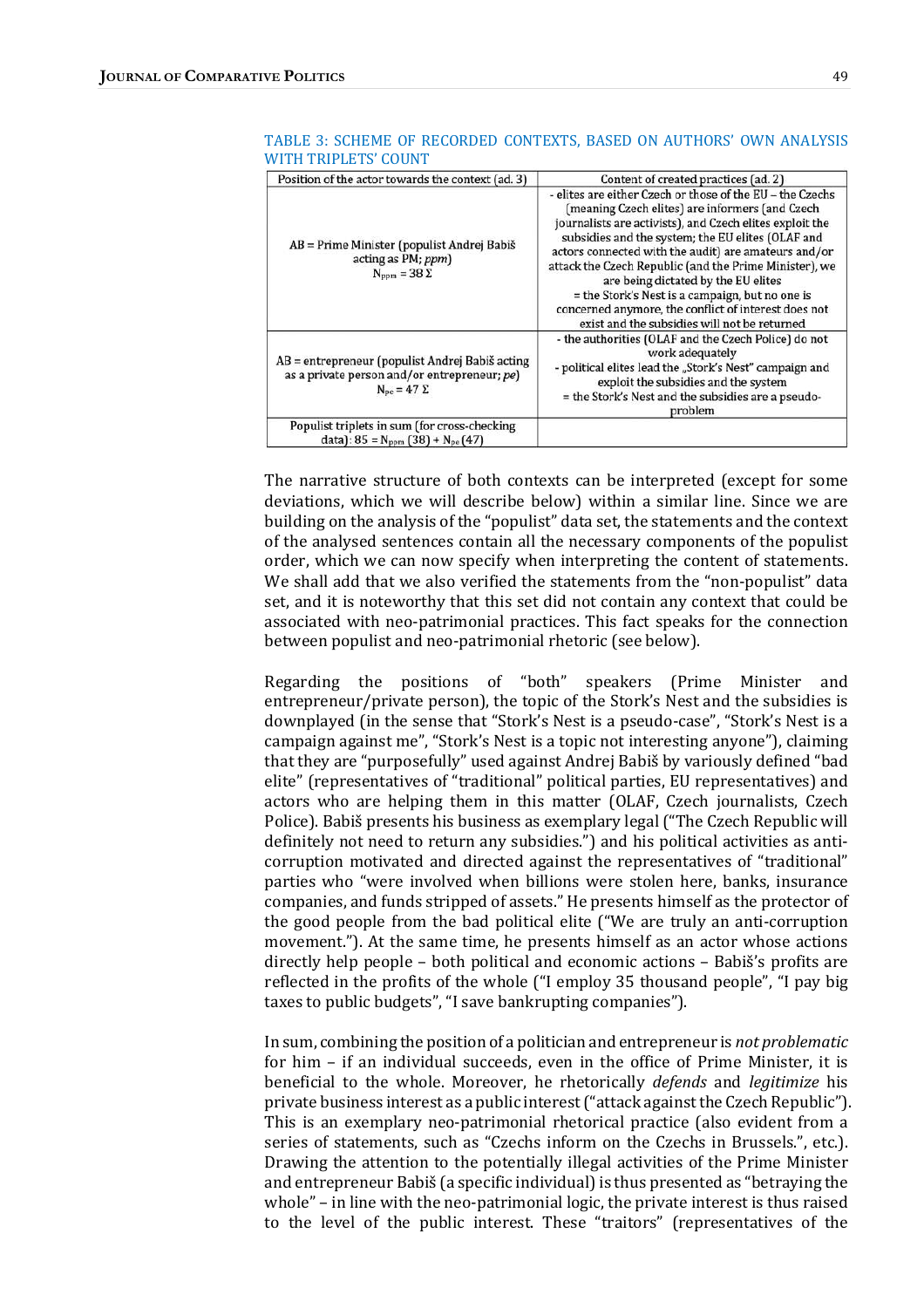"traditional" parties) are understood as enemies serving the transnational elite, whose goal is to attack the Czech Republic or the entire political community. Babiš puts himself in the role of a selfless protector ("And I work for people for free from morning till night, I pay for everything.") against these activities.

To summarize, we can describe Babiš's rhetorical practice as both populist ("elites of traditional parties are bad", "Brussels is evil", "I act in the interests of the people") and neo-patrimonial (not distinguishing between private and public). As a typical populist, Babiš presents himself as the protector of the good people in whose interests he fights against evil ("we are an anti-corruption movement", "I fight in the EU for Czech interests"). He then reinforces this populist rhetoric with neo-patrimonial practices that prevent him from distinguishing between private and public – his private interest equals the public interest, his personal well-being and wealth helps the well-being and wealth of the society, etc. With these rhetorical figures, he connects himself as a private person with the state approaching it in the terms of private economic (and de facto ownership) relations. Similarly, if the EU's criticism of the Prime Minister's private business activities is an "attack against the Czech Republic", we are not finding any difference between private and public. The logic of the statements analysed above shows that Babiš does not really distinguish between what is really his and what he administers from the position of a supreme representative of the executive power. He thus treats the state (and the citizens) as his own patrimony. He styles himself as a ruler-patron, who "manages the state as a company", treats it as private property and builds relationships with citizens based on mutual (albeit asymmetric) reciprocity according to the patron-client relationship pattern.

The combination of populist statements and neo-patrimonialism is evident from the qualitative evaluation of the content of created practices. Now, we are expressing the quantification of the ration of neo-patrimonial statements to be able to confirm or refute the second thesis. Neo-patrimonial statements have had to meet the following criteria based on the above-introduced theory:

 $1/$  the statement does not indicate a strict distinction between private and public<sup>11</sup>

 $2/$  despite the formal procedures, the exercise of power is in many respects replaced using personal relationships and personal interventions of the one in power towards the rest of the political field and the public (or at least by promising such interventions) $12$ 

<sup>&</sup>lt;sup>11</sup> An example of such statement could be: "What would you say here? Stork's Nest. Yes, regarding the Stork's Nest the money was returned, because if my former company sued, they would sue against Schillerová, and I could not do that to her." The context of this statement being that Babiš comment on the return of money to the public budget and ties his actions to personal sympathy for the Minister of Finance.

 $12$  An example of such statement can be: "In 13 years, my former company paid 33 billion 470 million into public budgets and received 4.22 from the Czech budget. And in 11 years of investment, it has invested 101 billion and those investments, those subsidies from Europe and the Czech budget, are 3.3 percent... Yeah, so little, 3.3 percent. And of course, these are things that can be traced. But I understand, everything was pulled off before the election. Toast bread. Scandal! What about the fact that someone here invested 517 million in a toast bread line and received a subsidy of 100 million, and employed a lot of people? No?" In this case, Babiš links the formal procedures of receiving a subsidy and of the purpose of the subsidy with his own interest of investments and he defends it with a public interest of employment. In addition, as we would like to emphasize, Babiš, even as the Prime Minister, defends the interests of his former company (which also appears in other neo-patrimonial statements).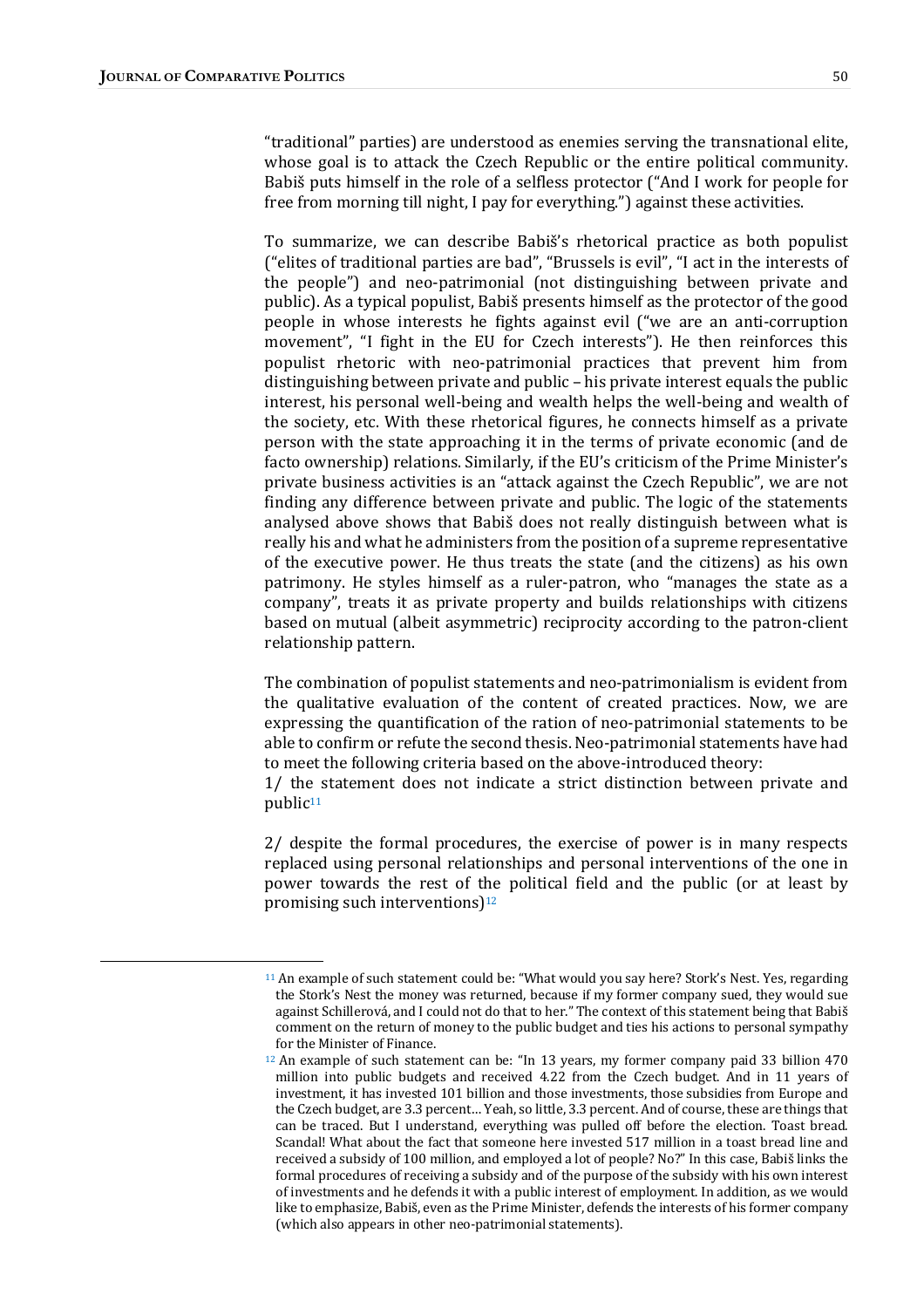| Neo-patrimonial $(N_{n-p})$       | $N_{\rm n-p} = 34 \Sigma$                  |  |  |
|-----------------------------------|--------------------------------------------|--|--|
| Non-neo-patrimonial $(N_{n-n-p})$ | $N_{n-n-p} = 51 \Sigma$                    |  |  |
| $N_{n-p}/N_{n-n-p}$               | N (85) = $N_{n-p}$ (34) < $N_{n-n-p}$ (51) |  |  |

| TABLE 4: TOTAL NUMBER OF OCCURRENCES WITHIN THE "NEO-PATRIMONIAL" AND |  |  |
|-----------------------------------------------------------------------|--|--|
| "NON-NEO-PATRIMONIAL" SET, BASED ON AUTHORS' OWN ANALYSIS             |  |  |

The second thesis was not partly confirmed as the ratio of neo-patrimonial statements was "only" 29 percent. However, the question is whether the percentagewise limit of "confirmation" of quantified statements should be 50 percent to determine whether the actor tends toward neo-patrimonialism or not. Comparative data are lacking in this area, and until the data are available, it is not possible to set a relevant contextual (not absolute) threshold (which, on the other hand, calls on other scientists to make such comparisons) or median. In any case, we believe that almost 30 percent of neo-patrimonial statements is not an insignificant number. In addition, we confirmed the presence of neopatrimonialism based on qualitative content analysis.

# **6 CONCLUSION**

The former Czech Prime Minister and one of the richest businessmen in the country, Andrej Babiš, uses a specific mix of populist (thesis 1) and neopatrimonial (thesis 2) rhetorical practices. He presents his actions as conventional, which we have proved based on the analysis of the context of his rhetoric. The dangers of neo-patrimonial behaviour and its legitimization are apparent.

Andrej Babiš, as a populist and neo-patrimonial politician, does not respect the basic liberal democratic mechanisms, the principle of the rule of law and the neutrality of the modern bureaucracy. This behaviour fits into the discussion on the incompatibility of populism and the liberal democratic establishment. The addition of the adjective "liberal" to the word democracy is necessary in this case – most authors agree that populism is not the antithesis of democracy as such (Mudde and Rovira Kaltwasser 2012) but is based on a different concept of democracy (Canovan 1999) and, above all, is hostile towards its liberal form. Therefore, populism is not undemocratic, but it is illiberal. Today's Central Europe is facing a weakening of liberal democratic principles, with the trend most noticeable in Hungary; although other countries in the region are also unable to face illiberal challenges. Technocratic or valence populism is often described as the main challenger of liberal democracy in the region, and its growth is not a manifestation of ordinary political dissatisfaction, but rather an overall transformation of party politics (Havlík 2019).

Similar principles apply in the case of Andrej Babiš. In our analysis, however, we went a step further and connected the populist challenge to liberal democracy and the issue of neo-patrimonialism, which is rarely associated with populism, and mostly with respect to Latin America (López Maya 2018) or South Europe (Edwards 2005; Tarchi 2015). Our goal was not to reject the existing concepts that are often used to describe Andrej Babiš and ANO, especially valence populism (Zulianello 2020), but to link them with another concept that would allow us to grasp the communication practices incomprehensible by conventional approaches to populism.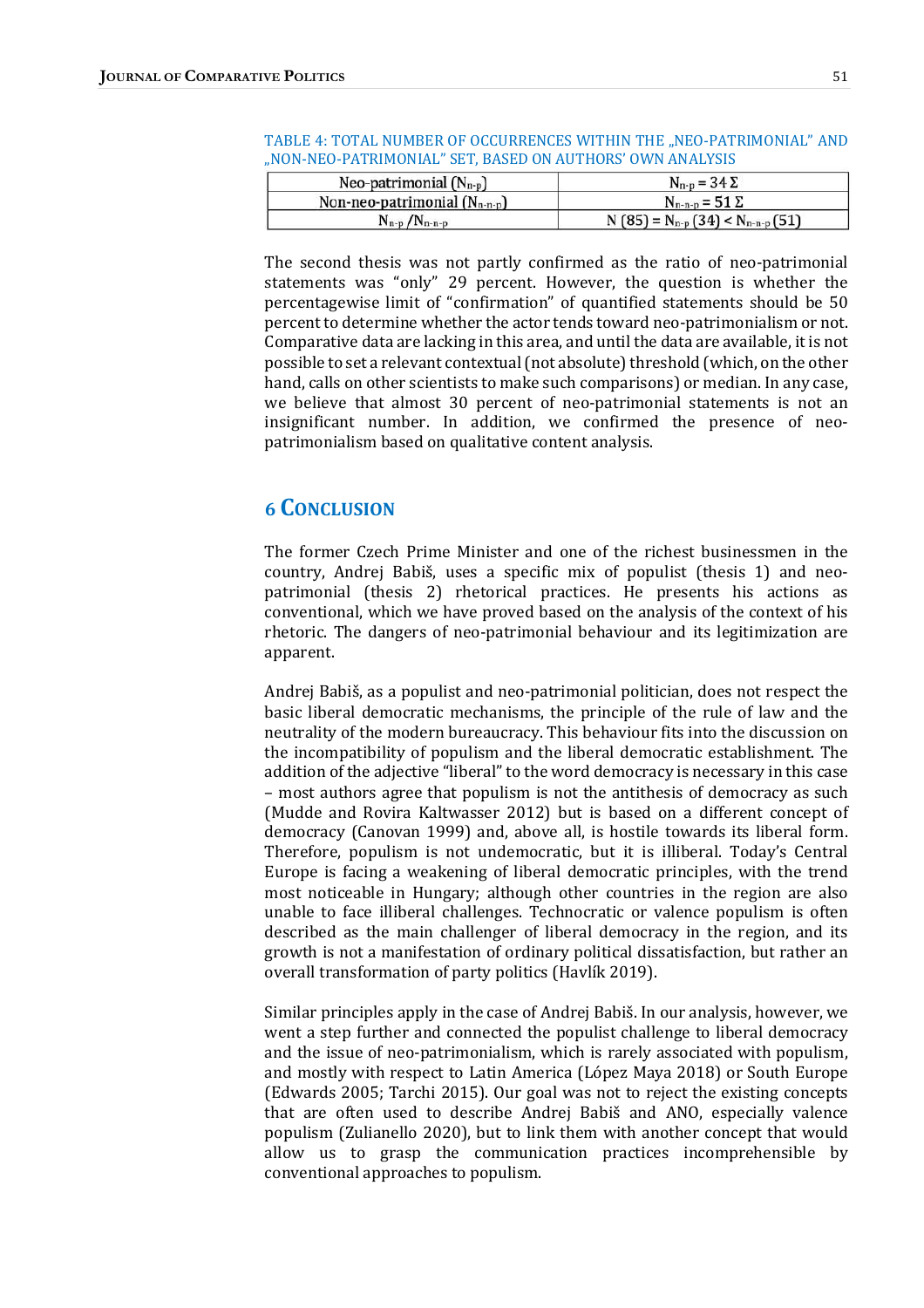As we have shown, in the case of Andrej Babiš, neo-patrimonialism manifests itself primarily by not distinguishing between public and private interests (or ownership) and public and private persons. Andrej Babiš does not distinguish between these positions – from the position of Prime Minister he treats the public property in the same way as an entrepreneur treats the private one. This is not a case of mere state capture, i.e., taking over the state by private actors. Andrej Babiš does not conceal the connection of these two positions; he presents it in various contexts as normal and even beneficial. His private welfare is linked with the welfare of the whole; that is a clear conclusion of the analysis of his rhetoric in the case of the Stork's Nest and the related cases of European subsidies.

Populism is traditionally associated with the principle of the unity of the people, the general will and the direction towards fulfilling the common good. Populist politicians are styled in the role of an actor who can recognize and fulfil this common good. Let us now combine this principle with the logic of neopatrimonialism, according to which, if the ruler-patron succeeds, the whole succeeds. Recognition and fulfilment of the public well-being is linked to the fulfilment of the private well-being of the individual at the forefront. Above, as one of the principles of Andrej Babiš's rhetoric, we identified that political competitors drawing attention to the potential illegality of Babiš's activities in Brussels are referred to as "traitors" by the Prime Minister. In the perspective of Babiš's model, they are also actors who, by their actions, damage the common good.

We can consider Andrei Babiš as a representative of the specific category of neopatrimonial populism we have described. The combination of these concepts opens wide possibilities for research on the communication of populists within oligarchic circles in each regime and their mutual comparison. New category of populism anticipates new ways of populist communication. In contrast to traditional people-centrism and anti-elitism, which are typical of valence populism, neo-patrimonial populist communication is more complex and can be described by the following features: (1) do not rhetorically or factually separate their own private interests from the interests of the state,  $(2)$  use the state structures to pursue their own private interests, (3) normalize (legitimize) their actions by defining themselves against traditional elites, and (4) promote their interest as the interest of the whole, that is, of all the people.

The credibility of the new populism category must be tested both by analysing other topics addressed by Andrej Babiš and by other cases of populism in Central Europe (e.g., Szabó 2020; Naxera et al. 2020) or elsewhere. Although our concept was built on extensive and solid data, it is based on only one case study which, on the other hand, concentrate Babiš's rhetoric modus. We are fully open to a possible debate on the partial reformulation of the created category based on other data or other case studies. We believe that it would be interesting, for example, to analyse Viktor Orbán's rhetoric in the case of the constitution he enforced, which entered into force in 2012, and which, among other things, introduces greater control of the government regarding public budgets. As we mentioned, the linkage between populism and patrimonialism is analysed also in some South European cases (Edwards 2005; Tarchi 2015). We suggest forming a new comparative criterion applicable for those variety of cases.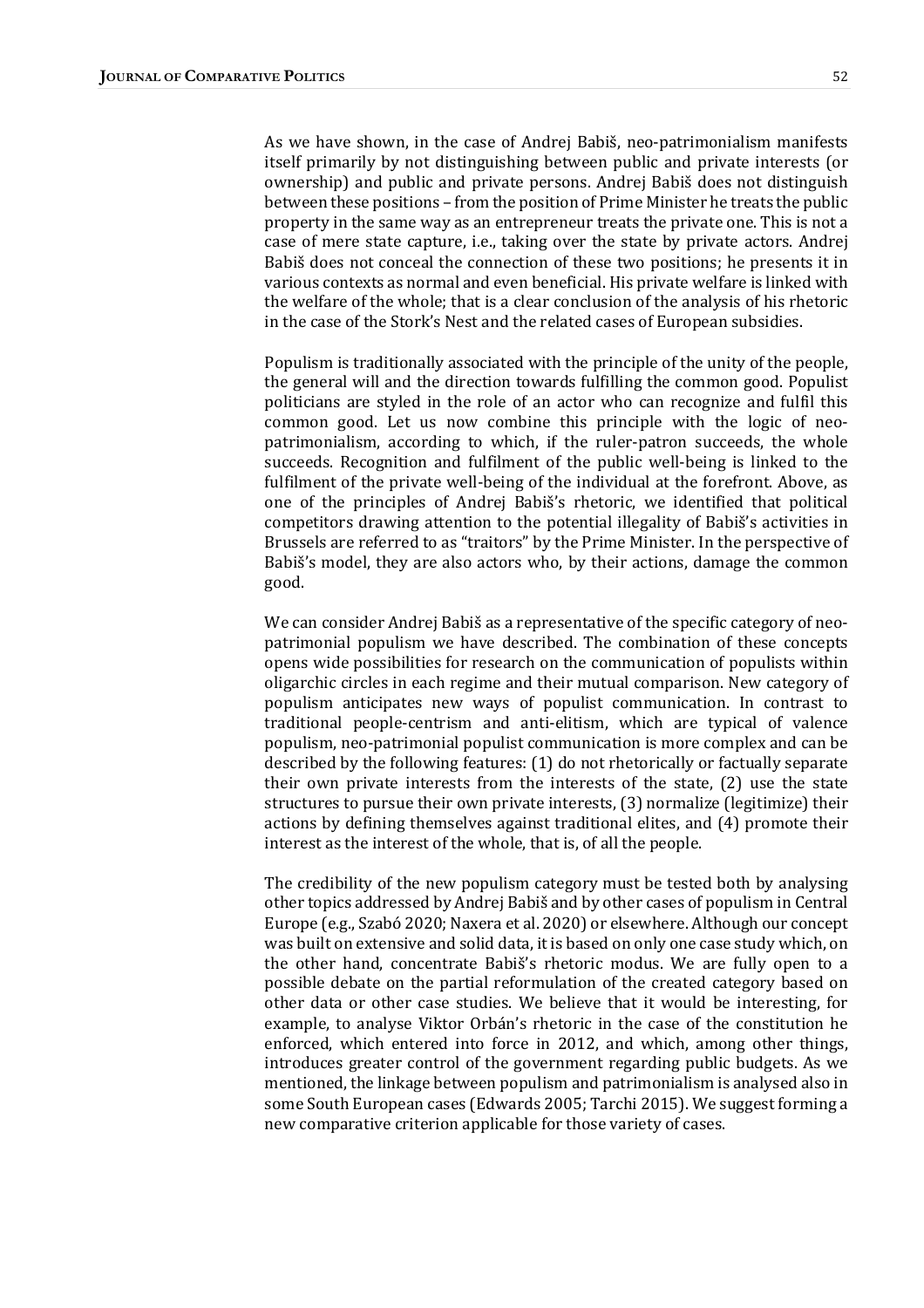## **REFERENCES**

- Aalberg, Toril and Claes De Vreese. 2017. Introduction: Comprehending Populist Political Communication. In *Populist Political Communication* in *Europe*, eds. Aalberg, Toril, Frank Esser, Crsten Reinemann, Jesper Stromback and Claes De Vreese, 3-11. London: Routledge.
- Aslanidis, Paris. 2018. "Measuring populist discourse with semantic text analysis: an application on grassroots populist mobilization." *Quality and Quantity* 52 (3):  $1241-$ 1263.
- Baez-Camargo, Claudia and Alena Ledeneva. 2017. "Where Does Informality Stop and Corruption Begin? Informal Governance and the Public/Private Crossover in Mexico, Russia and Tanzania." Slavonic & East European Review 95 (1): 49-75.
- Bach, Daniel C. 2011. "Patrimonialism and neopatrimonialism: comparative trajectories and readings." Commonwealth & Comparative Politics 49 (3): 275-294.
- Baggini, Julian. 2015. "The populist threat to pluralism." *Philosophy and Social Criticism*  $41(4-5): 403-412.$
- Becker, Uwe and Alexandra Vasileva. 2017. "Russia's political economy re-conceptualized: A changing hybrid of liberalism, statism and patrimonialism." Journal of Eurasian Studies 8: 83-96.
- Bonikowski, Bart and Noam Gidron. 2015. "The Populist Style in American Politics: Presidential Campaign Discourse." Social Forces 94 (4): 1593-1621.
- Brunnerová, Olga. 2019. "Not all political entrepreneurs are created equal: The institutionalisation of entrepreneurial parties in Central Europe." Central European Journal of Politics 5 (1): 100-124.
- Buštíková, Lenka and Petra Guasti. 2019. "The State as a Firm: Understanding the Autocratic Roots of Technocratic Populism." East European Politics and Societies and Cultures 33 (2): 302-330.
- Buštíková, Lenka and Pavol Baboš. 2020. "Best in Covid: Populists in the Time of Pandemic." Politics and Governance 8 (4): 496-508.
- Cabada, Ladislav and Matevž Tomšič. 2016. "The Rise of Person-Based Politics in the New Democracies: The Czech Republic and Slovenia." *Politics in Central Europe* 12 (2): 29– 50.
- Canovan, Margaret. 1999. "Trust the People! Populism and the Two Faces of Democracy." Political Studies 47 (1): 2-16.
- Charrad, Mounira M. and Julia Adams. 2011. "Patrimonialism, Past and Present." The ANNALS of the American Academy of Political and Social Science 636: 6-15.
- Císař, Ondřej. 2017. Czech Republic: From Post-Communist Idealism to Economic Populism. Berlin: Friedrich Ebert Stiftung.
- Edwards, Phil. 2005. "The Berlusconi Anomaly: Populism and Patrimony in Italy's Long Transition." South European Society & Politics 10 (2): 225-243.
- Guasti, Petra. 2020. "Populism in Power and Democracy: Democratic Decay and Resilience in the Czech Republic (2013–2020)." *Politics and Governance* 8 (4): 473– 484.
- Hanley, Seán and Milada Anna Vachudova. 2018. "Understanding the illiberal turn: democratic backsliding in the Czech Republic." East European Politics 34 (3): 276–296.
- Hanson, Stephen E. 2011. "Plebiscitarian Patrimonialism in Putin's Russia: Legitimating Authoritarianism in a Postideological Era." The ANNALS of the American Academy of Political and Social Science 636: 32-48.
- Havlík, Vlastimil. 2019. "Technocratic Populism and Political Illiberalism in Central Europe." Problems of Post-Communism 66 (6): 369-384.
- Jagers, Jand and Stefaan Walgrave. 2007. "Populism as Political Communication Style. An Empirical Study of Political Parties' Discourse in Belgium." European Journal of Political Research 46 (3): 319-345.
- Kopecký, Petr and Maria Spirova. 2011. "Jobs for the Boys'? Patterns of Party Patronage in Post-Communist Europe." West European Politics 34 (5): 897-921.
- Laclau, Ernesto. 2005. Populism: What's in a Name? In *Populism and the Mirror of* Democracy, ed. Panizza, Francisco, 32-49. London: Verso.
- López Maya, Margarita 2018. "Populism,  $21st$ -century socialism and corruption in Venezuela." Thesis Eleven 149: 67-83.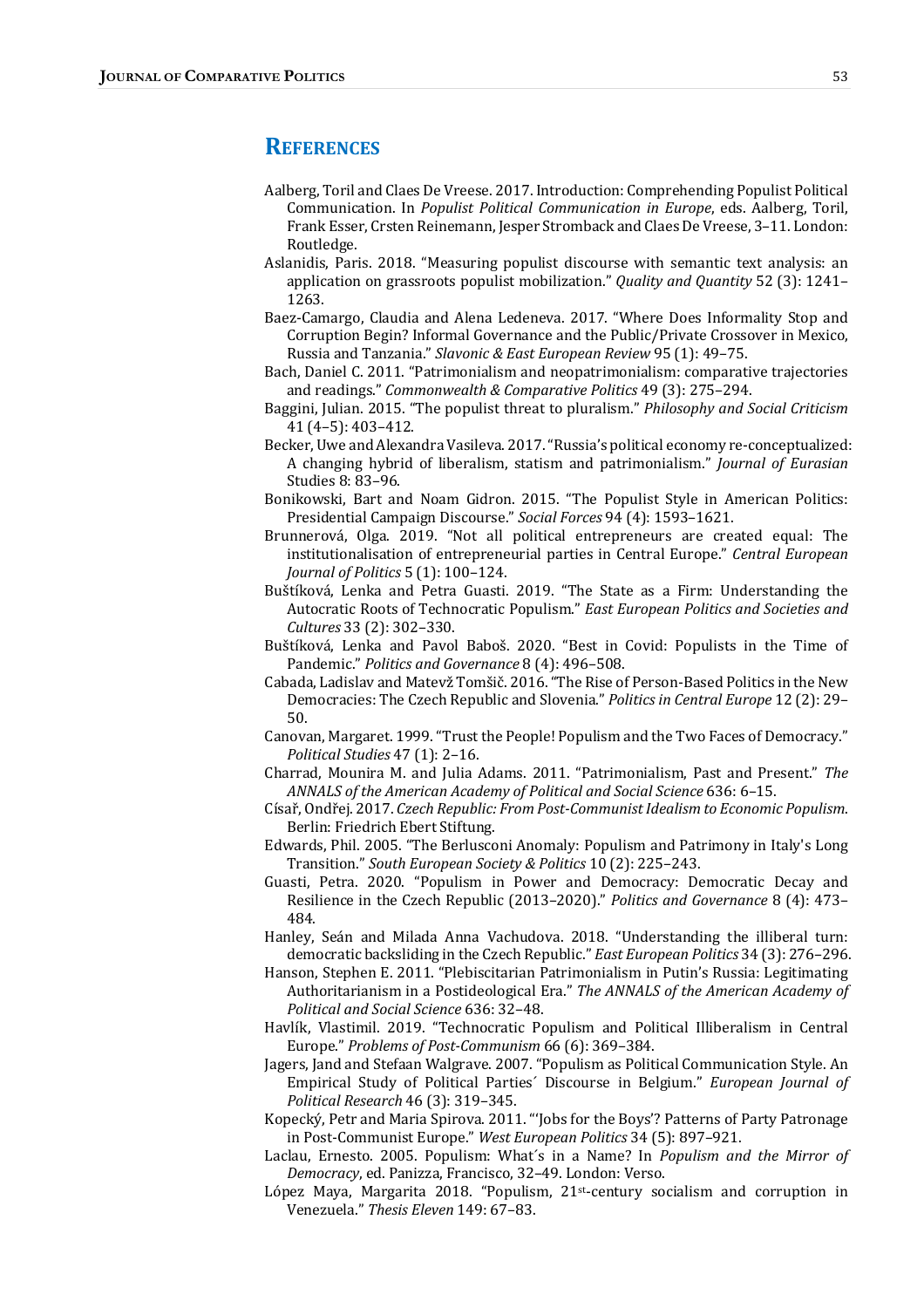- Maškarinec, Pavel. 2019. "The rise of new populist political parties in Czech parliamentary elections between 2010 and 2017: the geography of party replacement." Eurasian Geography and Economics 60 (5): 511-547.
- Meijers, Maurits J. and Andrej Zaslove. 2021. "Measuring populism in political parties: appraisal of a new approach." Comparative Political Studies 54 (2): 372-407.
- Mudde, Cas and Cristóbal Rovira Kaltwasser. 2012. Populism and (Liberal) Democracy: A Framework for Analysis. In Populism in Europe and the Americas: Threat or Corrective to Democracy?, eds. Mudde, Cas and Cristóbal Rovira Kaltwasser, 1-26. New York: Cambridge University Press.
- Mudde, Cas and Cristóbal Rovira Kaltwasser. 2018. "Studying Populism in Comparative Perspective: Reflections on the Contemporary and Future Research Agenda." Comparative Political Studies 51 (13): 1667-1693.
- Naxera, Vladimír, Glied, Viktor, Filipec, Ondřej and Małgorzata Kaczorowska. 2020. ""To protect National Sovereignty from the EU?" The 2019 EP Elections and Populists Parties in V4 Countries." Revista UNISCI 54: 71-106.
- Naxera, Vladimír. 2021. "'Let us blow them down!': Corruption as the subject of (non-)populist communication of the Czech Pirate Party." Politics (on-line first).
- Naxera, Vladimír and Ondřej Stulík. 2021. "'I will handle it personally': The neopatrimonial rhetoric of the Czech Prime Minister in the times of COVID-19." Journal of Contemporary European Studies (on-line first).
- Popping, Roel. 2018. "Measuring populist discourse using semantic text analysis: a comment." Quality and Quantity 52: 2163-2172.
- Reiser, Marion and Jörg Hebenstreit. 2020. "Populism versus Technocracy? Populist Responses to the Technocratic Nature of the EU." Politics and Governance 5 (4): 568– 579.
- Robinson, Neil. 2013. "Economic and political hybridity: Patrimonial capitalism in the post-Soviet sphere." Journal of Eurasian Studies 4 (2): 136-145.
- Rooduijn, Matthijs. 2019. "State of the field: How to study populism and adjacent topics? A plea for both more and less focus." European Journal of Political Research 58 (1): 362–372.
- Stulík, Ondřej. 2019. "Do we have all the necessary data? The challenge of measuring populism through metaphors." Quality and Quantity 53: 2653-2670.
- Szabó, Jakub. 2020. "First as tragedy, then as farce: a comparative study if right-wing populism in Hungary and Poland." Journal of Comparative Politics 13 (2): 24-42.
- Tarchi, Marco. 2015. "Italy: the promised land of populism?" Contemporary Italian Politics 7 (3): 273–285.
- Vachudova, Milada Anna. 2020. "Ethnopopulism and democratic backsliding in Central Europe." East European Politics 36 (3): 318-340.
- Weber, Max. 2006. Bureaucracy. In The Anthropology of the State, eds. Sharma, Aradhama and Akhil Gupta, 49-70. London: Blackwell Publishing.
- White, David. 2018. "State capacity and regime resilience in Putin's Russia." International Political Science Review 39 (1): 130-143.
- Zulianello, Mattia. 2020. "Varieties of populist parties and party systems in Europe: From state-of-the-art to the application of a novel classification scheme to 66 parties in 33 countries." Government and Opposition 55 (2): 327-347.
- Zulianello, Mattia and Erik G. Larsen. 2021. "Populist parties in European Parliament elections: A new dataset on left, right and valence populism from 1979 to 2019." Electoral Studies 71: 1-8.